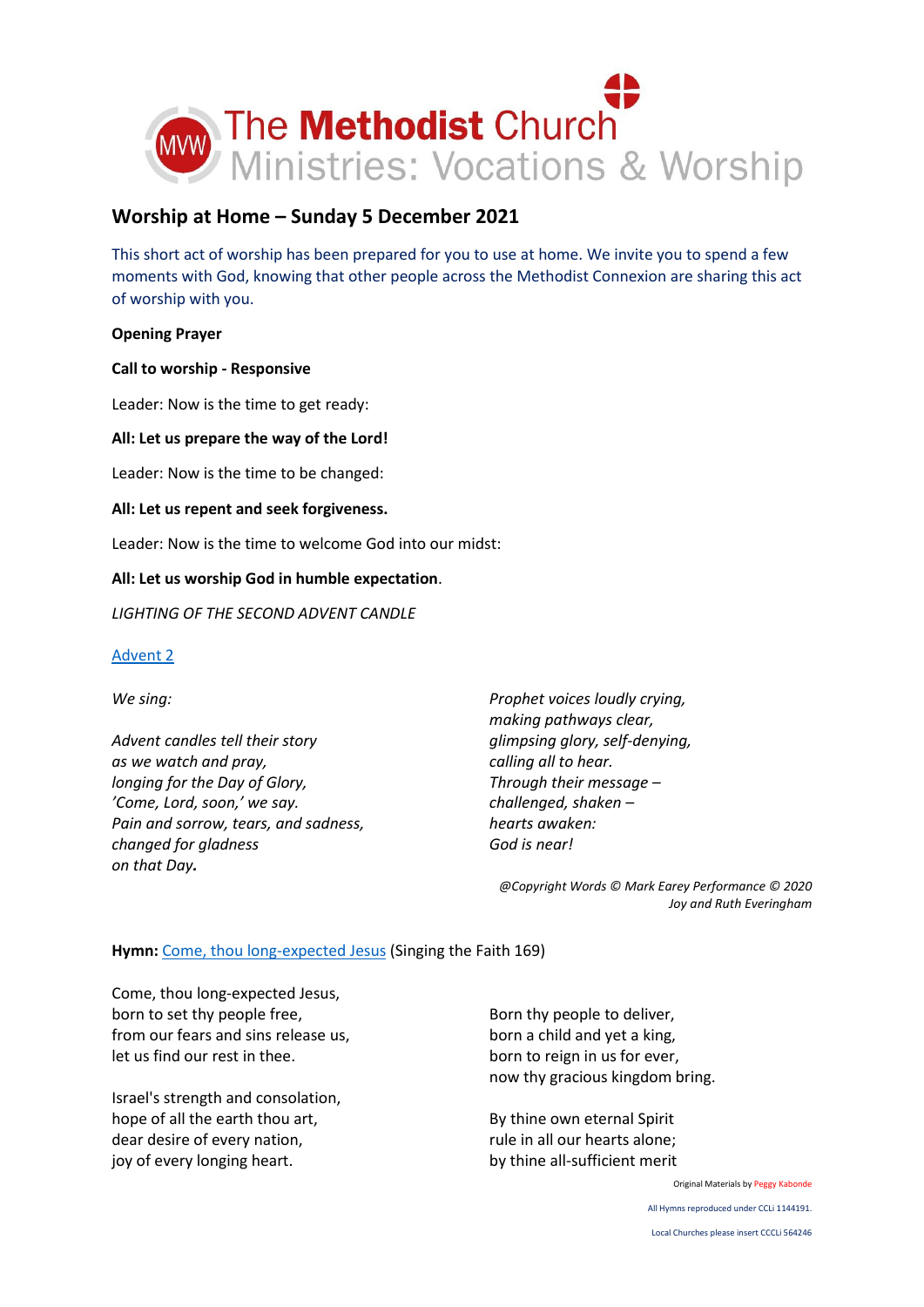raise us to thy glorious throne. *Charles Wesley (1707-1788)* **Let us pray together**

Lord Jesus, Light of the World, the prophets said you would bring peace and save your people from trouble. Give peace in our hearts in this advent season. We ask that as we wait for you to come again, you would remain present with us. Help us today, and every day to worship you, to hear your word, and to do your will by sharing your peace with each other. We ask it in the name that is above all names, the name of Jesus Christ who is the reason for the season.

## **Prayers of confession**

We have sinned against you; we have done evil in your sight. We are sorry and repent. Have mercy on us according to your love. Wash away our wrongdoing and cleanse us from our sin. Renew a right spirit within us and restore us to the joy of your salvation, through Jesus Christ our Lord. Amen

*cf Psalm 51*

# **Readings:** [Malachi 3: 1-](https://www.biblegateway.com/passage/?search=Malachi+3%3A+1-+4&version=NIV) 4; [Luke 3: 1-](https://www.biblegateway.com/passage/?search=Luke+3%3A+1-+6&version=NIV) 6

## **Time to Reflect**

Today, as we step into this second Sunday of Advent, we are invited even more to prepare our hearts and minds for yet another Christ-mas, another coming of the Christ-child. And I have rarely met anyone who does not in some way want to be in on the expectant, hopeful feeling of this season. All around us, in the coming weeks, and certainly when Christians gather to worship and pray, people will be given the opportunity to celebrate the Holy birth of "God with us." This is the business of preparation, or as our Gospel lesson puts it, it is a time of "Making Straight the Way." A time of great preparation. With Xmas with us, decorations will be everywhere, this is all preparation. Today's Gospel lesson reveals the work of the ultimate preparer. John the Baptist, whose ministry, some scholars tell us, lasted only about a few months. John comes to us and tells us to prepare the way. But for thirty years, John's life had been leading up to this short period of ninety days during which he would build a path for the Saviour of the world.

The Scripture tells us that the forerunner John the Baptist did this to call on his hearers for "repentance." He modelled that in his own life by saying he was not even worthy to carry the sandals of the One Who was to come. John knew, despite some rather incredible popularity in his own right, that for God to work in his life and to continue His work on earth, the Baptizer had to step aside and allow Christ to begin for another preparation, the preparation for His kingdom.

If we are really to be part of the Advent season, I think we have to turn to John as a model. How do we "make the path straight" for the return of our Lord and in our day to day lives? Certainly there are many things, but let me briefly point to two:

The first is that we must utterly and wholeheartedly offer our lives to God in Christ. John the Baptist said that he must decrease so that Christ might increase. We are to do the same. We are consciously to offer ourselves to a deepening commitment and have a personal relationship to Jesus if we are to truly be children of the Light named Christ.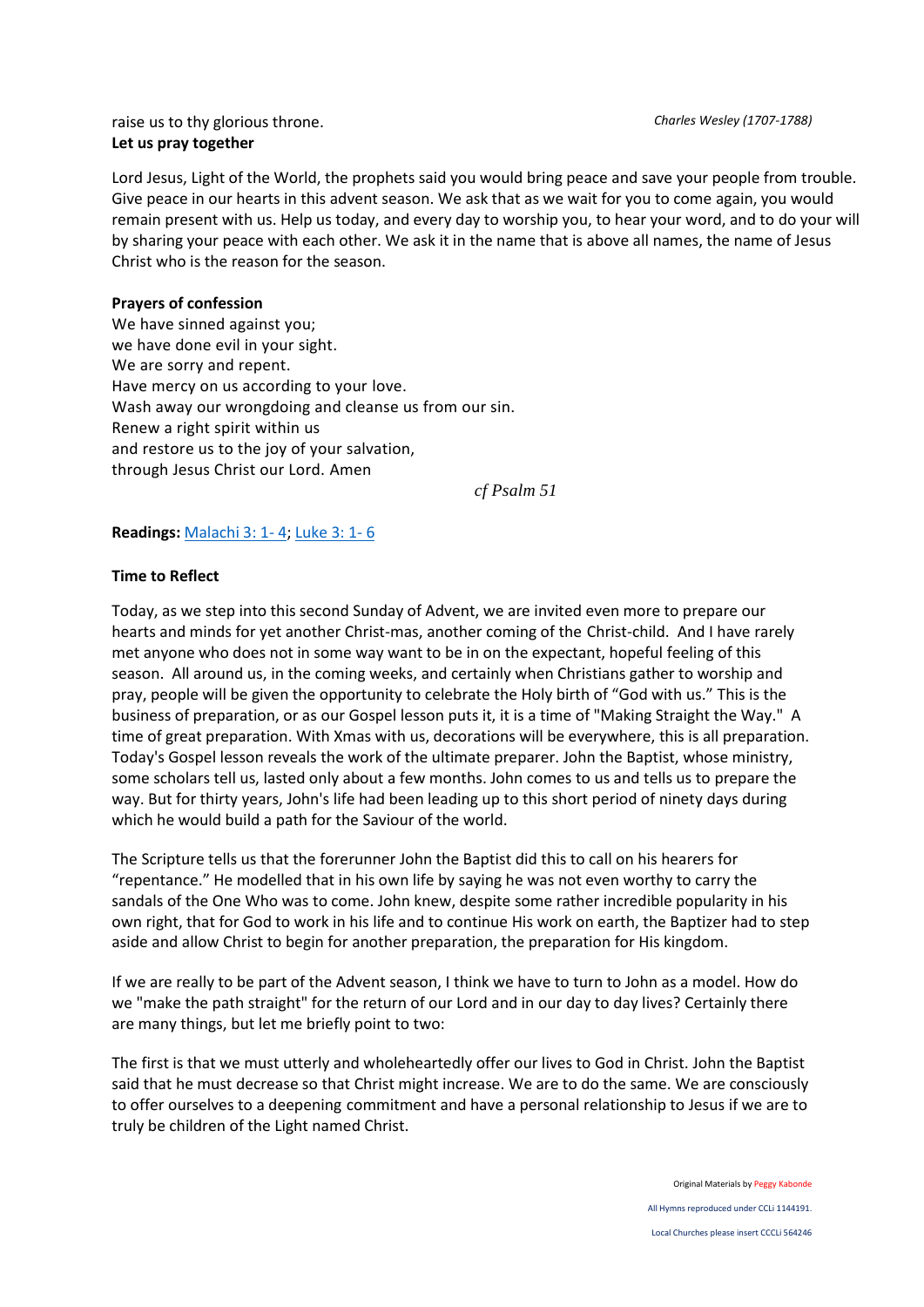The second is that as John set his life on a path of making straight the way for others, we are called to do the same. Jesus tells us time and time again, that the greatest of all commandments...of all laws, is the law of love the law of concern for those around us. We, you and I, have an obligation to all those around us to take the skills, talents, gifts and resources we have and make straight the path for others to reach the Kingdom, by pointing the way as did John to Jesus.

This is crucial that each of us give of ourselves beyond joining in worship week after week. Not just by our prayers and words. We are called to - in all things - word and deed, prayer and action, by what we say and do, share the Christ story and thereby draw others into our journey to the end of the path.

As Advent continues, let us turn from those things, those paths that are not of God, open our hearts and our souls and say with all that we are, "Emmanuel, God with us." Amen.

Take a time to sit quietly

#### **A time of prayer**

We pray... For those lost in the desert. May they find the straight path.

For those down trodden. May they be lifted up.

For those in dry places. May they find you as the living water.

For those heart broken. May they find peace in Jesus.

For those seeking healing. May they be healed.

For those seeking consolation. May they be comforted.

For those waiting to be heard. May they find justice in you.

For those waiting for transformation. May there be sprouts of change. Amen.

**The Lord's Prayer** *Our Father ……*

Original Materials by Peggy Kabonde

All Hymns reproduced under CCLi 1144191.

Local Churches please insert CCCLi 564246